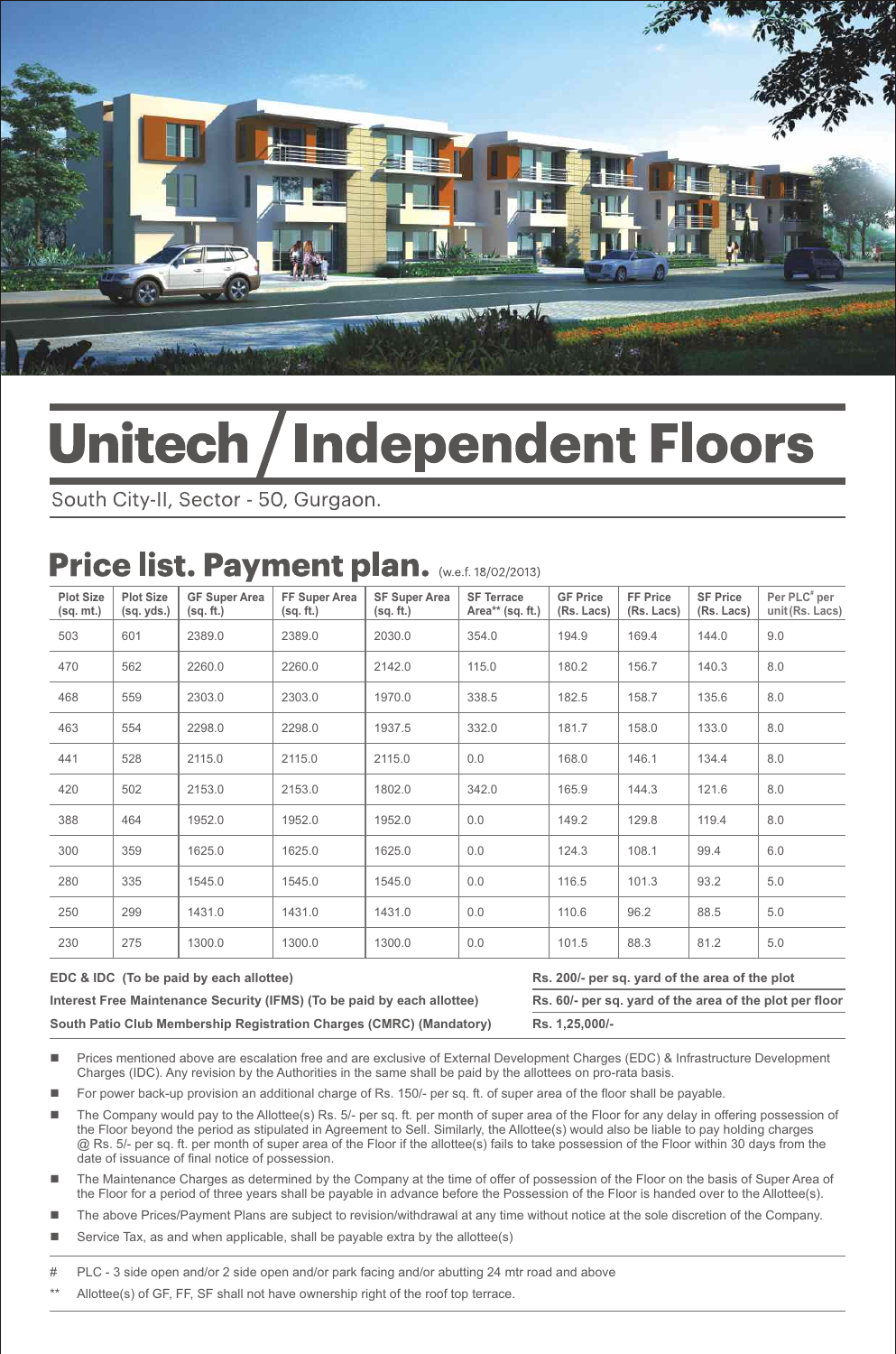**Rebate @ 8% of Basic Sale Price\***

At the time of registration of application for allotment 10% of BSP

Within 45 days of the date of registration 85% of BSP + PLC + EDC + IDC + 50% of CMRC

On final notice of possession 5% of BSP + 50% of CMRC + Stamp duty charges and other charges as applicable

#### **Construction linked installment plan for construction stage - A**

| At the time of registration of application for allotment         | 10% of BSP                                                                          |  |  |  |
|------------------------------------------------------------------|-------------------------------------------------------------------------------------|--|--|--|
| Within 2 months of registration / allotment                      | 10% of BSP + 50% of EDC + 50% of IDC                                                |  |  |  |
| Within 4 months of registration / allotment                      | 10% of BSP + 50% of EDC + 50% of IDC                                                |  |  |  |
| On commencement of construction <sup>#</sup>                     | 10% of BSP + 50% of CMRC                                                            |  |  |  |
| On completion of foundation work                                 | 7.5% of BSP + 50% of PLC                                                            |  |  |  |
| On completion of ground floor roof                               | 7.5% of BSP + 50% of PLC                                                            |  |  |  |
| On completion of first floor roof                                | 7.5% of BSP                                                                         |  |  |  |
| On completion of second floor roof                               | 7.5% of BSP                                                                         |  |  |  |
| On completion of brick work and internal plaster                 | 5% of BSP                                                                           |  |  |  |
| On completion of flooring (except final grinding and plastering) | 5% of BSP                                                                           |  |  |  |
| On completion of internal electrification                        | 5% of BSP                                                                           |  |  |  |
| On completion of internal plumbing                               | 5% of BSP                                                                           |  |  |  |
| On completion of external plastering                             | 5% of BSP                                                                           |  |  |  |
| On final notice of possession                                    | 5% of BSP + 50% of CMRC + Stamp duty charges and any<br>other charges as applicable |  |  |  |

| <b>BSP</b> | - Basic Sale Price                              |
|------------|-------------------------------------------------|
|            | CMRC – Club Membership and Registration Charges |
| <b>PLC</b> | - Preferential Location Charges                 |
| <b>EDC</b> | - External Development Charges                  |
| IDC.       | - Infrastructure Development Charges            |
|            |                                                 |

Other Charges include Interest Free Maintenance Security Deposit, Common Maintenance Charges, Club Membership Registration Charges etc.

# These installments and installments below shall become payable on demand irrespective of the serial order in which they are listed below.

\* If the allottee(s) opts for **"Zero EMI for 12 months"** offer, the applicable down payment rebate will be zero.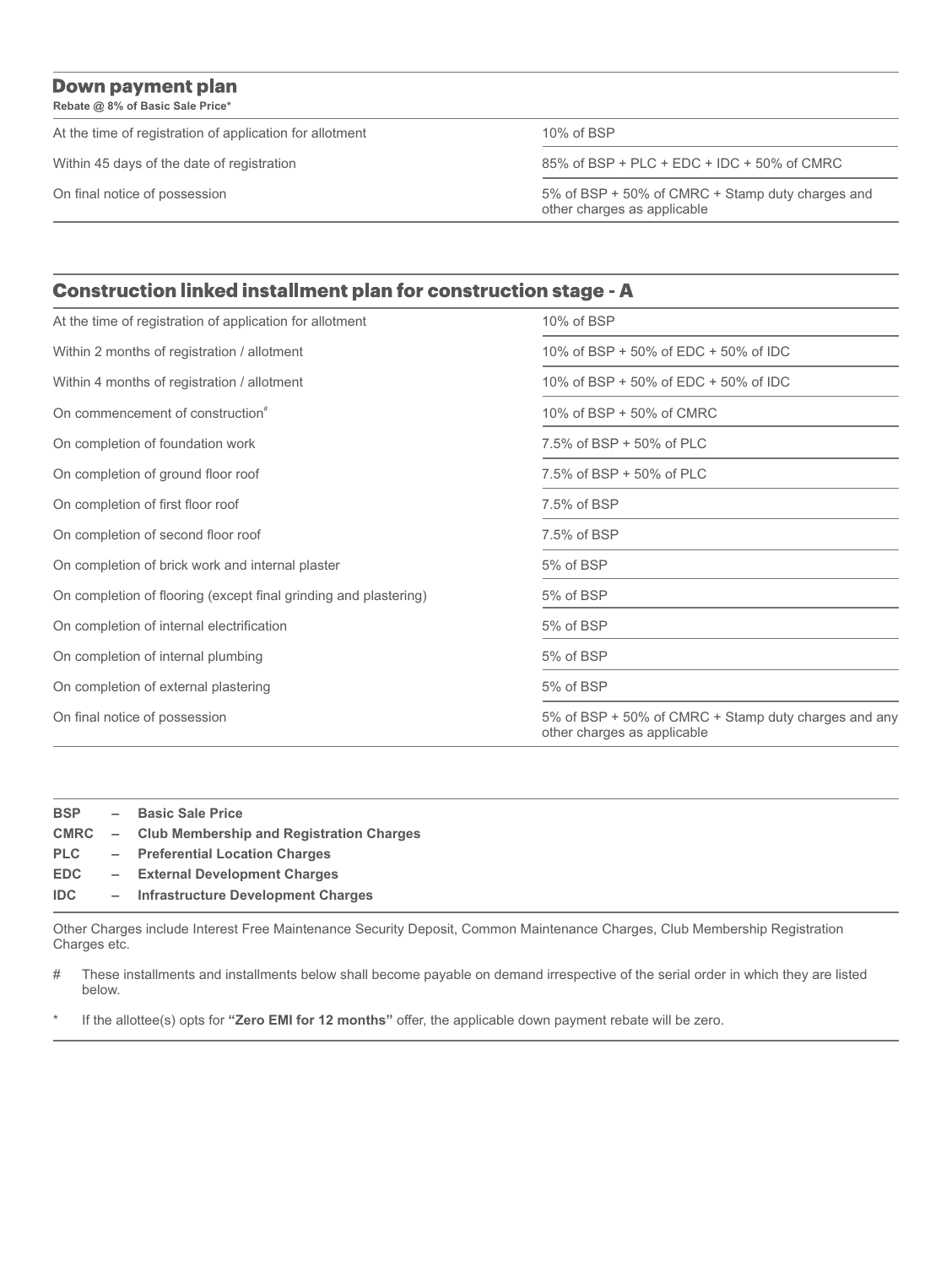**Rebate @ 7% of Basic Sale Price\***

At the time of registration of application for allotment 10% of BSP

Within 45 days of the date of registration 85% of BSP + PLC + EDC + IDC + 50% of CMRC

On final notice of possession 5% of BSP + 50% of CMRC + Stamp duty charges and other charges as applicable

#### **Construction linked installment plan for construction stage - B**

| At the time of registration of application for allotment         | 10% of BSP                                                                          |  |  |  |
|------------------------------------------------------------------|-------------------------------------------------------------------------------------|--|--|--|
| Within 2 months of registration / allotment                      | 10% of BSP + 50% of EDC + 50% of IDC                                                |  |  |  |
| Within 4 months of registration / allotment                      | 10% of BSP + 50% of EDC + 50% of IDC                                                |  |  |  |
| Within 6 months of registration / allotment                      | 10% of BSP + 50% of CMRC                                                            |  |  |  |
| On completion of ground floor roof"                              | 10% of BSP + 50% of PLC                                                             |  |  |  |
| On completion of first floor roof                                | 10% of BSP + 50% of PLC                                                             |  |  |  |
| On completion of second floor roof                               | 10% of BSP                                                                          |  |  |  |
| On completion of brick work and internal plaster                 | 5% of BSP                                                                           |  |  |  |
| On completion of flooring (except final grinding and plastering) | 5% of BSP                                                                           |  |  |  |
| On completion of internal electrification                        | 5% of BSP                                                                           |  |  |  |
| On completion of internal plumbing                               | 5% of BSP                                                                           |  |  |  |
| On completion of external plastering                             | 5% of BSP                                                                           |  |  |  |
| On final notice of possession                                    | 5% of BSP + 50% of CMRC + Stamp duty charges and any<br>other charges as applicable |  |  |  |

| <b>BSP</b> | - Basic Sale Price                              |
|------------|-------------------------------------------------|
|            | CMRC – Club Membership and Registration Charges |
| <b>PLC</b> | - Preferential Location Charges                 |
| <b>EDC</b> | - External Development Charges                  |
| <b>IDC</b> | - Infrastructure Development Charges            |
|            |                                                 |

Other Charges include Interest Free Maintenance Security Deposit, Common Maintenance Charges, Club Membership Registration Charges etc.

# These installments and installments below shall become payable on demand irrespective of the serial order in which they are listed below.

If the allottee(s) opts for "Zero EMI for 12 months" offer, the applicable down payment rebate will be zero.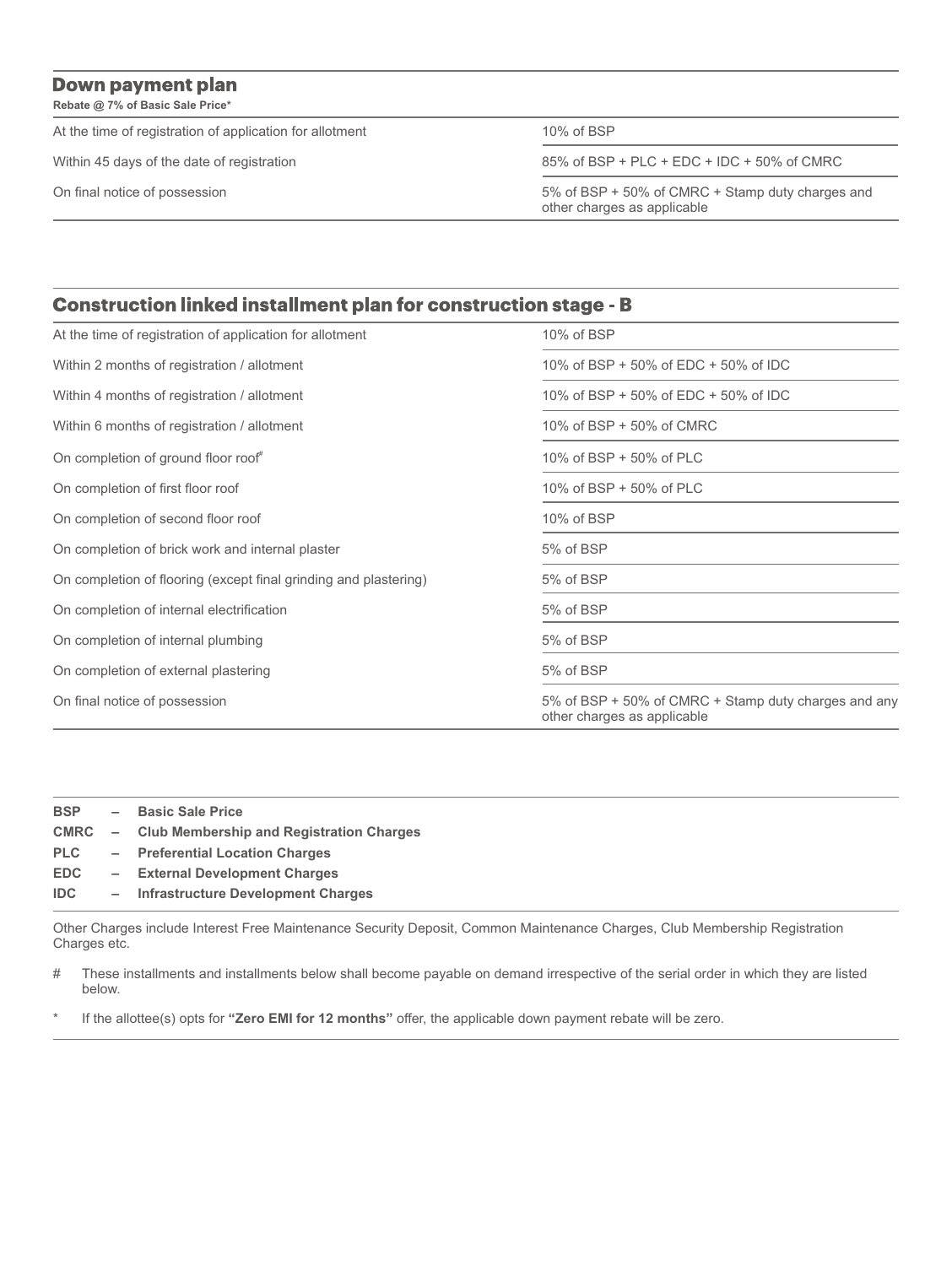**Rebate @ 6% of Basic Sale Price\***

At the time of registration of application for allotment 10% of BSP

Within 45 days of the date of registration 85% of BSP + PLC + EDC + IDC + 50% of CMRC

On final notice of possession 5% of BSP + 50% of CMRC + Stamp duty charges and other charges as applicable

#### Construction linked installment plan for construction stage - C

| At the time of registration of application for allotment         | 10% of BSP                                                                          |  |  |  |
|------------------------------------------------------------------|-------------------------------------------------------------------------------------|--|--|--|
| Within 2 months of registration / allotment                      | 10% of BSP + 50% of EDC + 50% of IDC                                                |  |  |  |
| Within 4 months of registration / allotment                      | 10% of BSP + 50% of EDC + 50% of IDC                                                |  |  |  |
| Within 6 months of registration / allotment                      | 15% of BSP + 50% of CMRC                                                            |  |  |  |
| On completion of ground floor roof"                              | 10% of BSP + 50% of PLC                                                             |  |  |  |
| On completion of first floor roof                                | 7.5% of BSP + 50% of PLC                                                            |  |  |  |
| On completion of second floor roof                               | 7.5% of BSP                                                                         |  |  |  |
| On completion of brick work and internal plaster                 | 5% of BSP                                                                           |  |  |  |
| On completion of flooring (except final grinding and plastering) | 5% of BSP                                                                           |  |  |  |
| On completion of internal electrification                        | 5% of BSP                                                                           |  |  |  |
| On completion of internal plumbing                               | 5% of BSP                                                                           |  |  |  |
| On completion of external plastering                             | 5% of BSP                                                                           |  |  |  |
| On final notice of possession                                    | 5% of BSP + 50% of CMRC + Stamp duty charges and any<br>other charges as applicable |  |  |  |

| <b>BSP</b> | $\overline{\phantom{a}}$ | <b>Basic Sale Price</b>                                |
|------------|--------------------------|--------------------------------------------------------|
|            |                          | <b>CMRC</b> – Club Membership and Registration Charges |
| <b>PLC</b> |                          | - Preferential Location Charges                        |
| <b>EDC</b> |                          | - External Development Charges                         |
| IDC.       |                          | - Infrastructure Development Charges                   |
|            |                          |                                                        |

Other Charges include Interest Free Maintenance Security Deposit, Common Maintenance Charges, Club Membership Registration Charges etc.

| # These installments and installments below shall become payable on demand irrespective of the serial order in which they are listed |
|--------------------------------------------------------------------------------------------------------------------------------------|
| below.                                                                                                                               |

If the allottee(s) opts for "Zero EMI for 12 months" offer, the applicable down payment rebate will be zero.